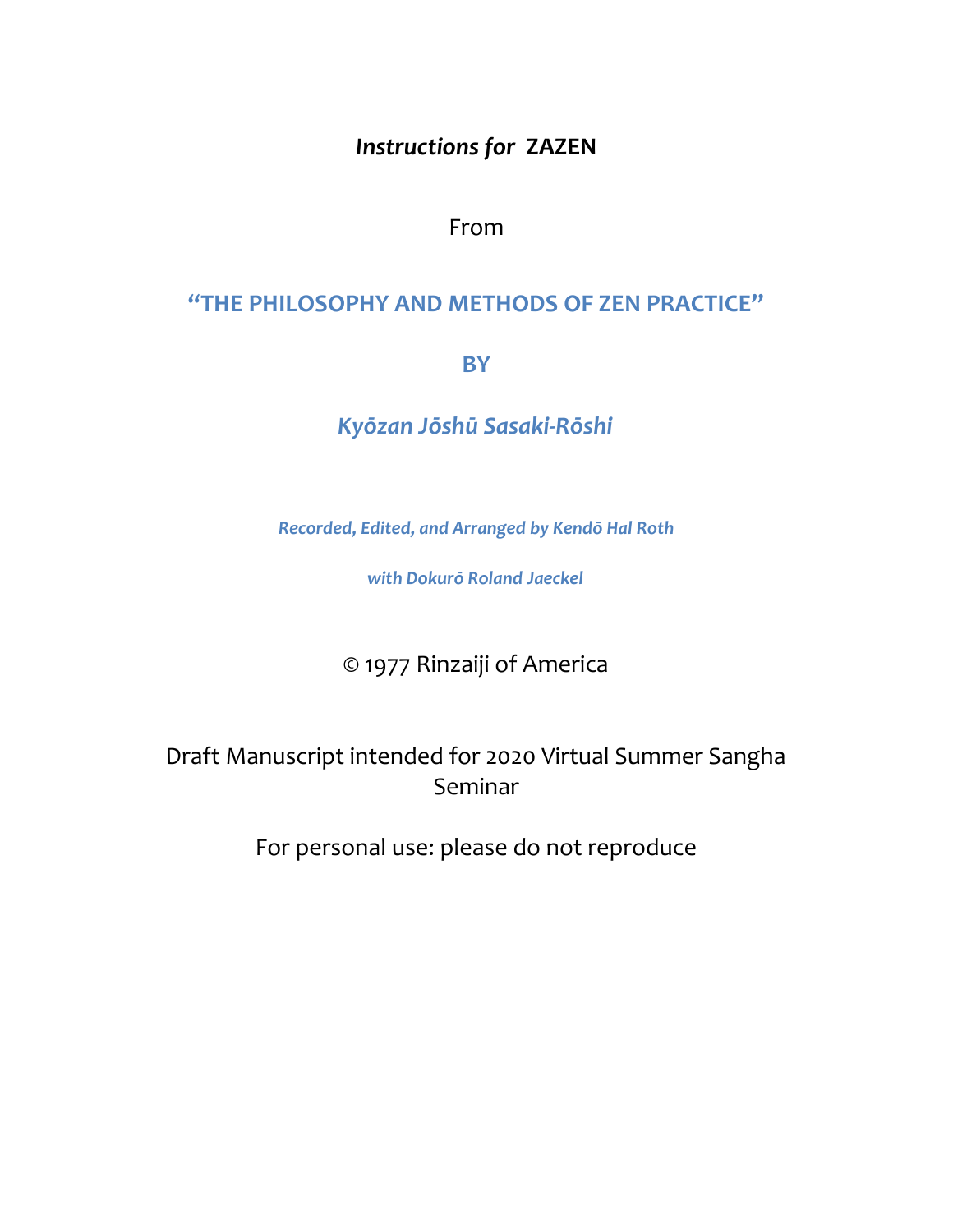## A. *Practical Instructions*

#### 1. Select a quiet place

This is the traditional teaching. It means that we ourselves must manifest quietness. In that sense we can do *zazen* in a nightclub or in a restaurant.

## 2. Cushions

Select appropriate cushions needed to sit comfortably. When pressure is placed on them, the cushions should raise the buttocks to the height of one fist.

#### 3. The Sitting Position.

*Legs*: The full lotus (*kekkafuza* 結跏趺坐) is recommended. In this position one foot is placed on each thigh. There are two variations of this: *Kongojoza*, in which the right foot is placed on the left thigh. Today this is the most common posture in (Japanese) *zendos;* and *kichijoza*, in which the left foot is first placed on the right thigh. This was the leg position of the historical Buddha when he attained realization. This is also called the "celebratory position." Both are equally acceptable, as one prefers. It is also acceptable to sit in half lotus (*hankafuza* 半跏趺坐), in which one foot is on the thigh and one is on the cushion.

*Knees*: Both knees must be down on the cushion.

*Height*: The way to determine the correct height of the cushions is to extend the arms forward toward the knees. If one's hands extend beyond the knees such that they can comfortably grasp the knees fully, then the height is correct. The higher the cushions the shorter the length the arms can extend. People whose legs hurt often raise their buttocks so high that their hands can't grasp their knees.

4. The Hand Position. Lay the back of the left hand, palm up, on the palm of the right. Bring the tips of the thumbs together.

*Hands should be raised to the navel area*. Once we are in the correct sitting position it will be awkward to place our hands on our thigh as is recommended in the ancient *zazen* manual, the *Zazengi*. This text was written 800 years ago and now is too simple for our age. Yet today in Japan we find that many people still hold their hands in their laps during formal sitting. If the hands are that low there is no space between the upper arms and the torso. Therefore the hands should be raised to the area of the navel. We can imagine having a jewel in our

2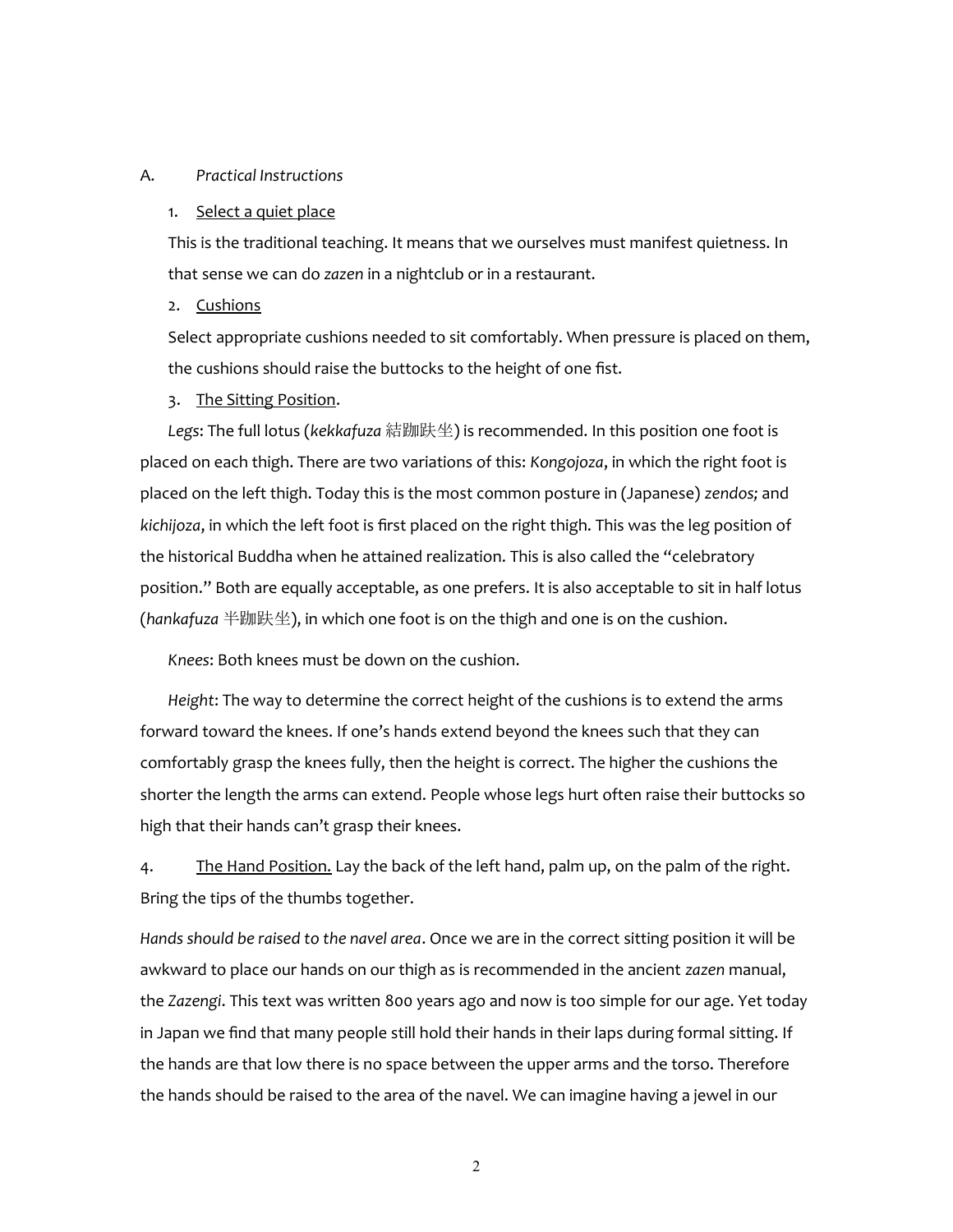hands that we are raising to the navel area. Holding the hands in this way produces a different *zazen* than holding the hands on the lap. It gives us a *zazen* full of energy, not weak, *zazen* that promotes mental quietness and not subjective thought. If we want to discover how to fully manifest ourselves we must keep the hands raised.

*Hands should be deeply together*, not barely together. The right hand should definitely support the left.

5. Balance. The *Zazengi* recommends that we lean to either side and backwards and forwards to find the position where the spine is straight.<sup>[1](#page-2-0)</sup>

The posture should be such that the tip of the nose is perpendicular to the navel. Then a triangle is formed with the navel at the apex of this triangle. Just as the tip of the nose and the navel are perpendicular so, too, should the ears and shoulders be in a line with each other.

The line of sight should follow the angle of the bridge of the nose and hit the floor at whatever angle that happens to be.

6. Breathing. Once the posture is settled and we can focus on breathing we begin exhaling. Exhale such that the exhalation arises out of the pit of the stomach or lower abdomen. There will be a definite sensation of energy arising from this area.

The lower abdomen should be quite relaxed and therefore full of energy. When we exhale we should be aware of this relaxed quality. With this exhalation we exhale all thoughts no matter how attractive or unattractive. If we do this properly our solar plexus will become still.

After we complete one exhalation with the lower abdomen relaxed and energized, we begin the inhalation without tensing this area. In the inhalation cycle we realize we are inhaling all air. In exhaling we should allow the abdomen to relax such that it falls out or forward. In inhaling the sternum should move up while the solar plexus moves out. Breathing in this fashion is totally silent and not audible to others. The solar plexus remains tranquil.

<span id="page-2-0"></span><sup>&</sup>lt;sup>1</sup> *Fukan Zazengi* (普勸坐禪儀), "General Principles of Zazen,"is an essay on the practice of  $\,$ zazen written by the 13th century Japanese monk Eihei Dōgen (1200-1253). Note Rōshi's rather ecumenical use of a Sōtō Zen source. For a translation and analysis of this important work, see Carl Bielefeldt, *Dōgen's Manuals of Zen Meditation*. University of California Press, 1990.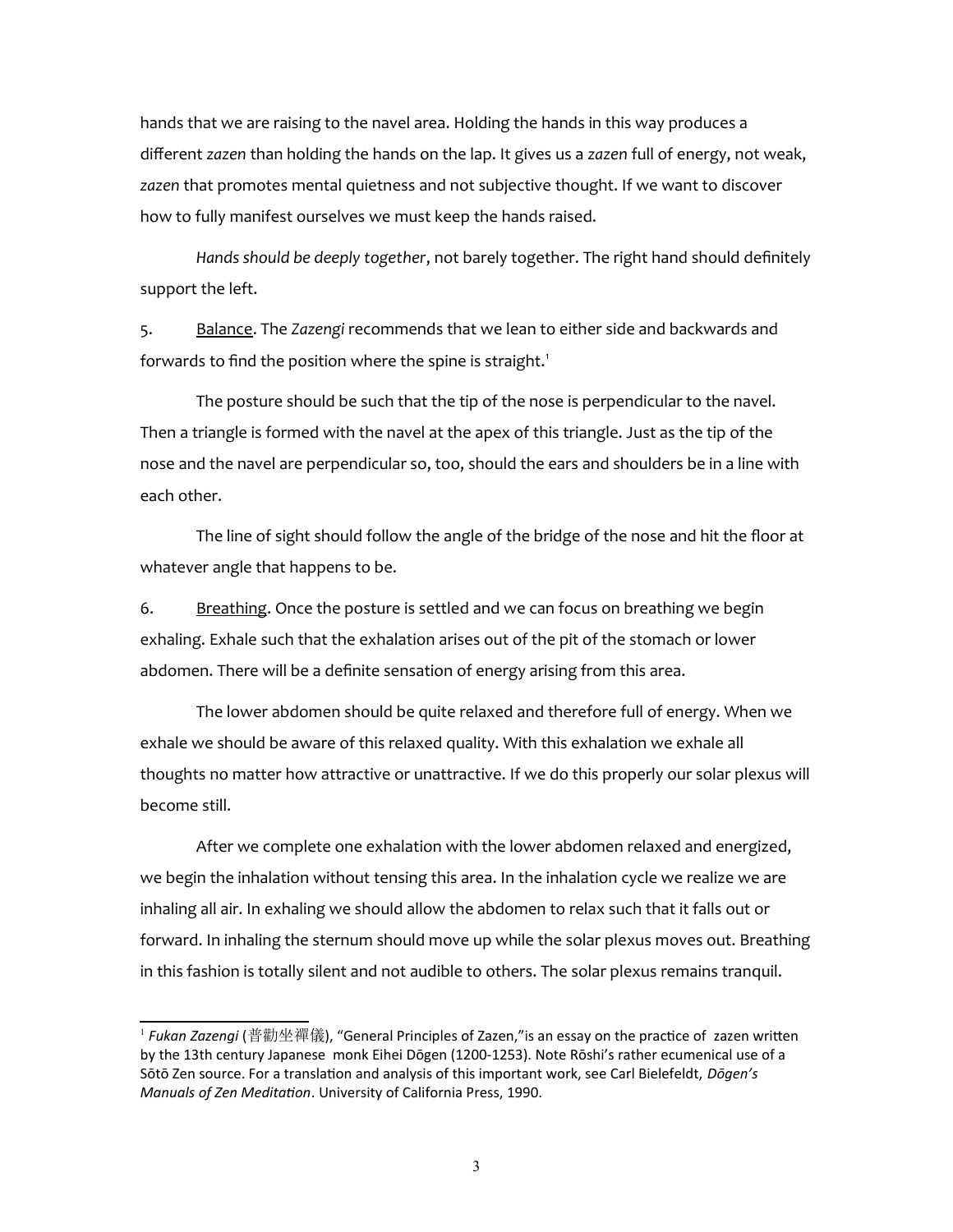So in the inhalation cycle we realize that we inhale the entire universe. In the exhalation cycle we return the entire universe, exhaling everything without exception. This aware breathing is difficult to do in a standing position. However when sitting properly it is most easy to accomplish.

Now if we sit and breathe in this manner, in a short time, 4 or 5 cycles, we will find a deep sense of unification or tranquility. Those who find that this is not true must not be breathing properly. Such people will find that their own thoughts will prevent them from fully realizing this breathing cycle.

For example, if we are feeling disturbed by the sound of a bird, then we should merely inhale in such a way as to accept the song and exhale such that we give back the song to the bird. In other words, we should breathe in harmony with the bird. Or if a car passes, we should be sitting in such a way that the sound doesn't bother us, in such a way that we are with the sound as soon as it appears. As one's practice deepens, no matter what happens, be it a bird, a car, whatever, it is no longer a disturbance.

So on the one hand *zazen* is self realization. It is realization that there is no separation, that we are completely united at all times, that we are completely dissolved into everything. If in our sitting we feel that this or that is a disturbance, in truth the disturbing factor is the [ego-]self.

## *The significance of this form of breathing*

When we are breathing in this manner the sensation in our *zazen* becomes one of relaxation and well-being. When we relax fully, in the exhalation cycle, we exhale everything completely. We see that through our very exhalation we are completely embraced by everything. Being embraced in this way, we no longer exist [as separate selves] since we are embraced by the totality of everything. But, on the other hand, because of this embrace, we continue to exist, but exist as embraced by everything.

In the inhalation cycle we inhale such that everything is taken into our own being. The inhalation cycle is where the apparently objective world is totally negated and taken into our own being. In the exhalation cycle we negate our subjectivity and therefore affirm the objective world. This is absolute negation of our individuality. In the inhalation cycle we absolutely affirm our subjectivity.

4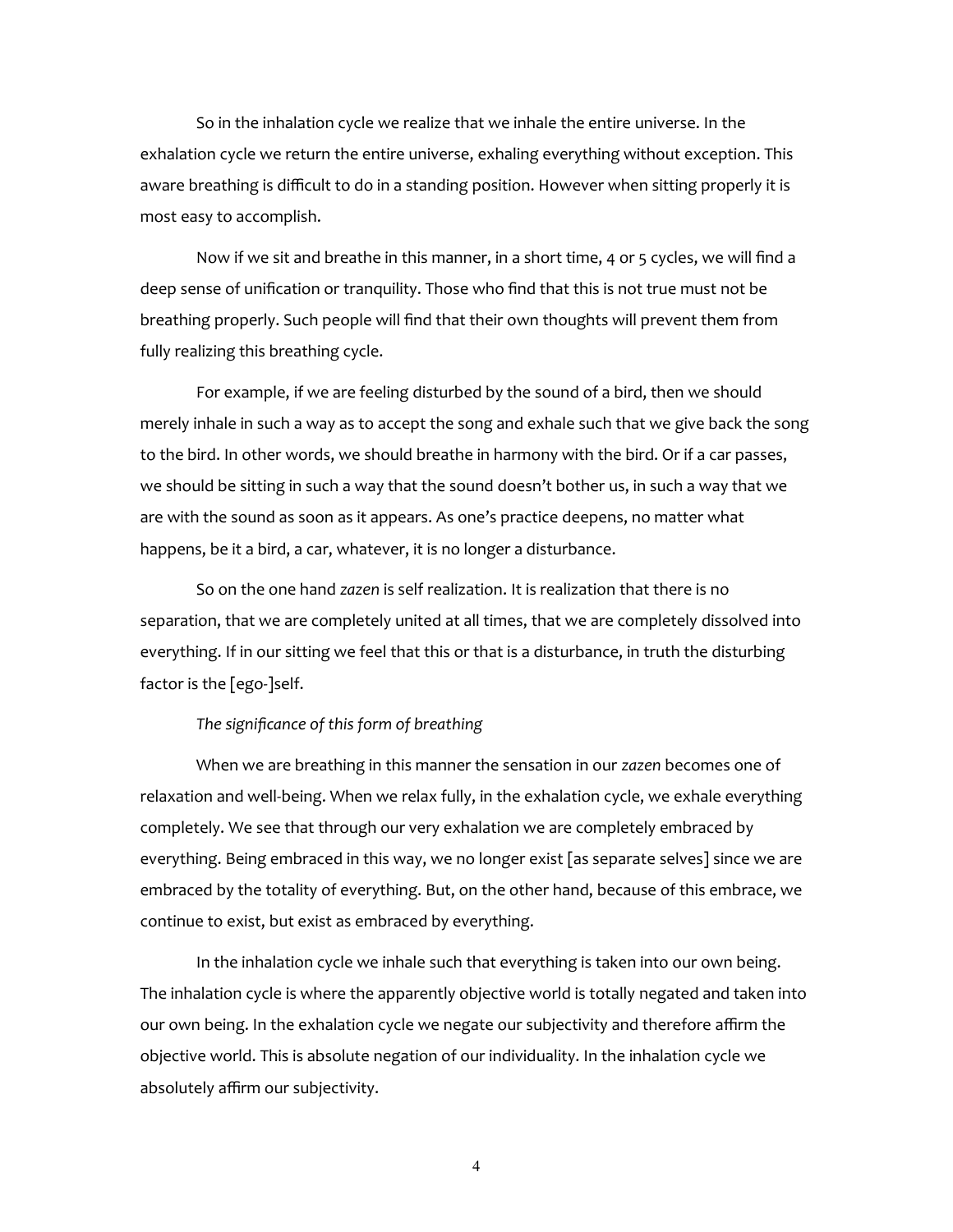If you think while you breathe, you should have these pure thought patterns, these thoughts that conform to reality.

7. Facial Position. In order to keep saliva from becoming a problem we must hold the tongue against the upper teeth. The saliva won't build up if we fill the mouth with the tongue. If we do this, the mouth will sag at the corners and the nostrils will flare. This sagging of the mouth and flaring of the nostrils is a vital point of our form of sitting.

In the spring both stallions and mares flare their nostrils. We should flare our nostrils completely in this same manner. If one is conversing with a lover and neither flares the nostrils then this love is not real.

So our sitting should be full of life, full of energy. Therefore the nostrils should be fully flared and the corners of the mouth should fall. The lower abdomen should fall forward, relaxed, and energize the hands. The energy in the hand position is such that it energizes the toes.

The eyes should be half open such that we can, in fact, see. In photos of Zen monks it may appear as if the eyes are closed but if we are sitting properly, the eyes are open. If the eyes are half open and we are sitting as described above, we will realize what it is to be in union with whatever arises. It is better not to have the eyes wide open because people often experience tiredness because too much light is let in.

So what we are developing or maturing (with *zazen* practice) is insight. On the one hand, although (*zazen*) is the activity of self-negation, we can nevertheless realize what this activity really is and therefore develop insight into the activity of self-affirmation. For example, when we truly hear a car (through self-negation) (and then) think "That's a car" (self-affirmation), then we begin to see with clarity this activity of affirmation. But what is often called meditation is developing a subjective sense of well-being without developing insight into self-affirmation and self-negation.

<span id="page-4-0"></span>*No Zazen With the Eyes Closed[2](#page-4-0) :* Even though certain manuals do recommend doing *zazen* with the eyes closed, this is dead person Zen. If we close the eyes while sitting, subjective feelings of contentment and well-being arise. But these are merely within the realm of subjectivity.